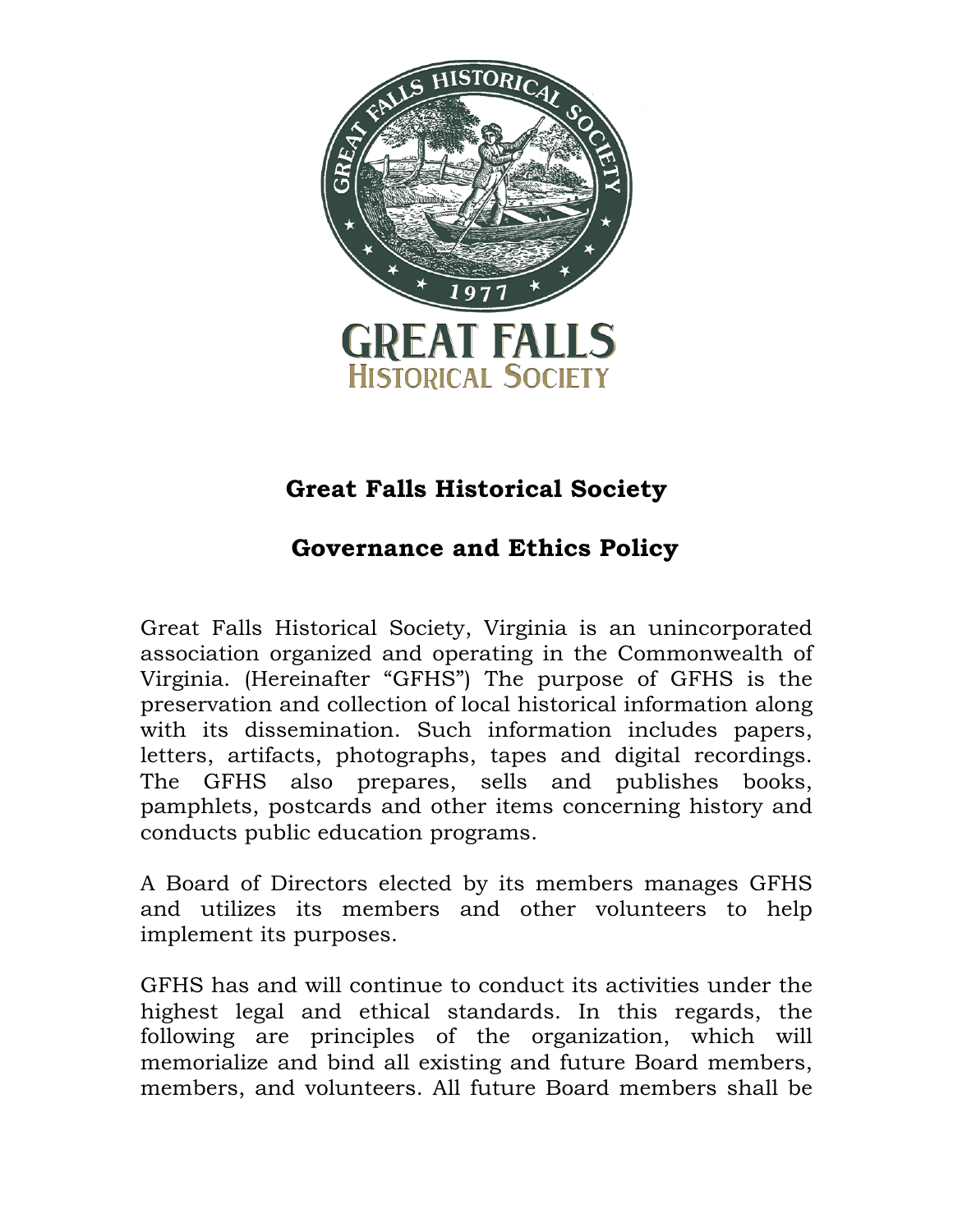given a copy of this policy prior to assuming their position along with other Board policies adopted. This policy shall be posted in the appropriate place on the website.

## **General Rule**

GFHS expects the organization, the Board, association members and volunteers to conduct themselves in an ethical and business-like manner. This commitment includes proper use of authority and appropriate decorum in group and individual behavior when acting on behalf of GFHS as a Board and/or committee member. Violations, actual or potential, of this policy shall be immediately reported to the President and General Counsel. Violators of the policy may be subject to removal from the Board and/or expulsion from the Society.

## **Confidentiality**

Board members, members and other volunteers may come in contact with confidential information or be in possession of property, proprietary or otherwise, owned by GFHS or being created in the course of any activity in which the organization is engaged.

In order to ensure confidentiality and proprietary ownership of property, both tangible and intangible, each member of the Board shall not disclose, make any use of, except for the benefit of the GFHS, lecture upon or publish, any of the GFHS' Proprietary Information which may be produced except as GFHS may otherwise consent or be authorized.

The term "Proprietary Information" shall mean any and all confidential knowledge, data or any other proprietary information pertaining to GFHS including data, programs, source code, web site designs, web site processes, computer code, passwords, user ids, member information, mailing lists, customer lists, information regarding research, marketing plans, merchandising and selling, banking, financial records, and budgets and financial statements.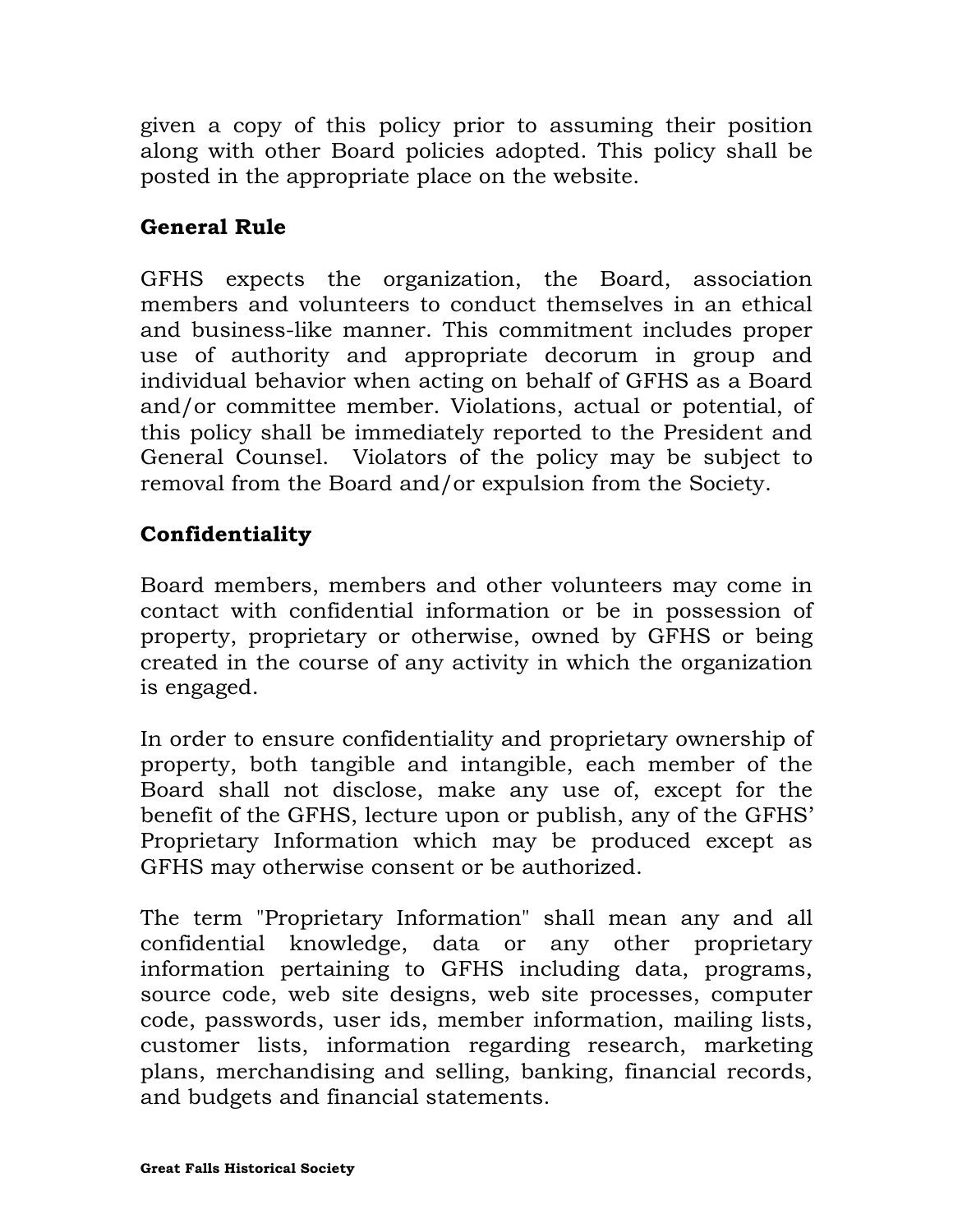#### **Maintenance of Records**

Each Board member shall keep and maintain and preserve adequate and current written and electronic records or material of all work done of behalf of GFHS, such records and materials shall be the sole property of GFHS at all times. In addition, each board member shall comply with the GFHS *Document and Record Retention* policy.

#### **Conflict of Interest**

Directors should avoid conflicts between their personal interests and those of GFHS. Any situation that involves, or may reasonably be expected to involve, a conflict of interest should be disclosed promptly to the President and General Counsel. A "conflict of interest" can occur when a director's personal interest is, or may appear to be, adverse to the interests to GFHS. Personal interests may include, but are not limited to, outside activities, financial or other business interests, or personal or charitable relationships.

#### **Business Opportunity**

Directors have a duty to advance the GFHS business interests when the opportunity to do so arises. Directors may not compete or use opportunities that are discovered through the use of GFHS information or resources for their own personal benefit or for the benefit of outside persons or entities unless GFHS has already been given the opportunity and has determined that it will not pursue that opportunity.

#### **Solicitation**

Board Members shall not solicit or accept gifts, gratuities, free trips, honoraria, personal property, or any other item of value from any person or entity as a direct or indirect inducement to provide special treatment to such person with respect to